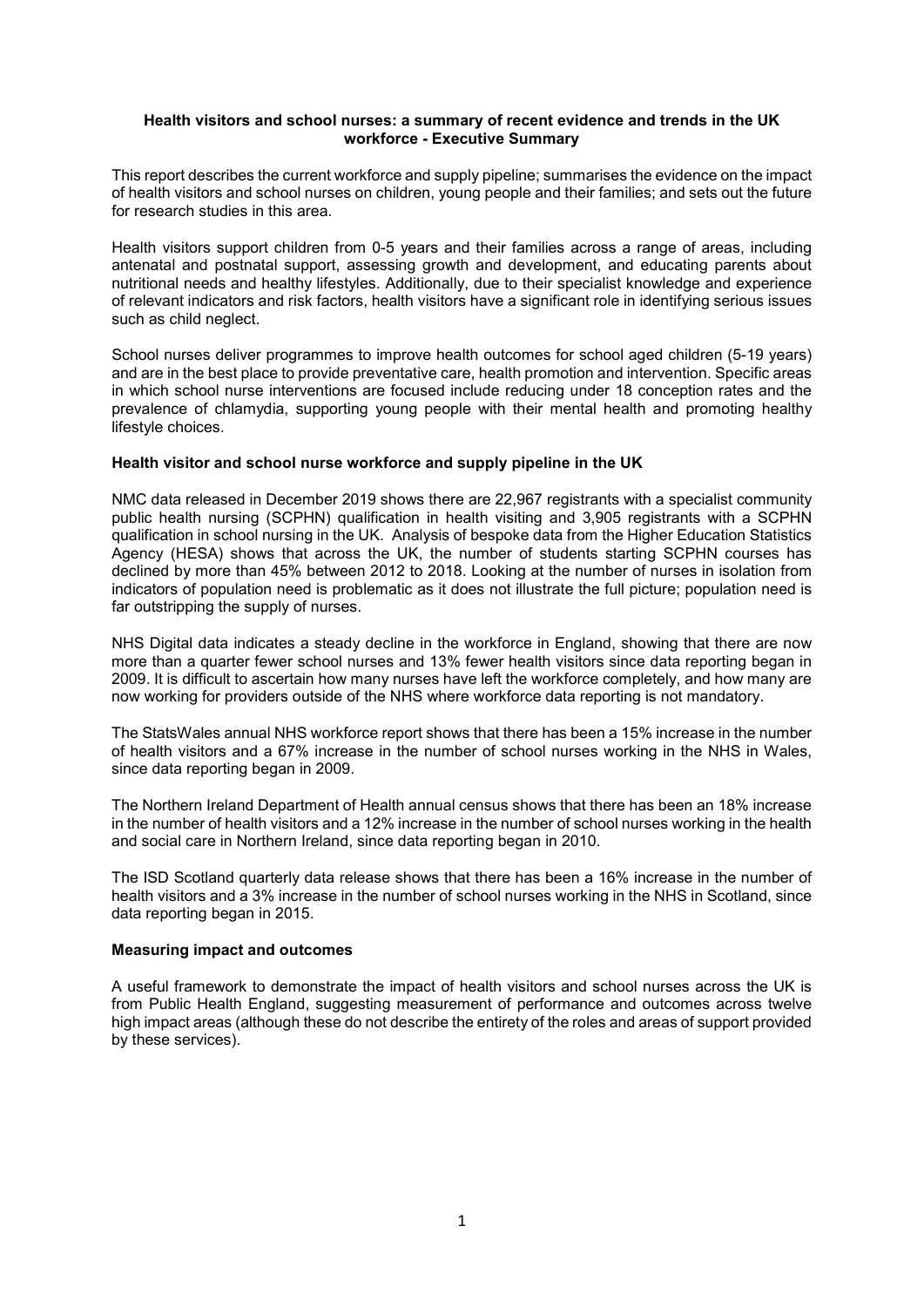**Health visitors** lead the Healthy Child Programme 0-5. Strong evidence exists on the impact of health visitors on the health outcomes of children and their families across the six early years high impact areas:

- 1. Transition to parenthood
	- o Positive outcomes include younger parents breastfeeding, accessing contraceptive services and returning to work/education*.*
- 2. Maternal mental health
	- $\circ$  Therapeutic interventions delivered by health visitors are effective in treating depression in mothers, and psychologically orientated sessions by specialist health visitors can not only treat but prevent postnatal depression in some women.
- 3. Breastfeeding
	- o Initiatives by health visitors increase prevalence rates of breastfeeding. Further, mothers report that they value the support and that it increased their confidence in breastfeeding.
- 4. Healthy weight, healthy nutrition
	- $\circ$  Evidence includes improved obesity rates of children in reception and higher prevalence rates of breastfeeding which is known to reduce the prevalence of infectious diseases such as gastro-enteritis, childhood obesity and type 2 diabetes.
- 5. Managing minor illnesses and reducing accidents (improving health literacy)
	- $\circ$  Health visitor intervention can reduce the likelihood of the use of emergency medical services and hospitalisation among children of primary school age.
- 6. Health, wellbeing and development of the child aged 2
	- $\circ$  Health visitor led services result in a rise in the percentage of children in the most disadvantaged areas achieving good Early Years Foundation Stage Profile scores. Further, health visitor interventions improve population health in childhood and longer term; including lower infant mortality at birth and reduced heart, liver and lung disease in middle age.

**School nurses** lead the Healthy Child Programme 5-19. Strong evidence exists on the impact of school nurses on the health outcomes of children and their families across the six school aged years high impact areas:

- 1. Building resilience and emotional wellbeing
	- Interventions provided by school nurses result in positive outcomes for young people including improved levels of stress and anxiety and positive changes in relation to lifestyle.
- 2. Reducing risk from harm (risky behaviours) and improving safety
	- Having access to a school nurse increases the receipt of sexual health care, including access to condoms and sexual and reproductive health information.
- 3. Improving lifestyles
	- $\circ$  School nurses provide interventions to support healthy weight and physical activity, resulting in statistically significant decreases in BMI.
- 4. Maximising learning and achievement
	- Return-to-class rates are higher when students are seen by a school nurse for assessment and intervention occurring at school, compared to other school personnel, who may be more likely to send children home or to an emergency department if uncertain about the medical need. Studies have highlighted a strong association between health services provided by school nurses at the school site and improved student attendance and academic achievement of students.
- 5. Supporting complex and additional health and wellbeing needs
	- $\circ$  School nurses have an important role to play in the management of long-term conditions such as asthma. School nurse-supervised programs reduce emergency department visits and asthma-related hospital admissions.
- 6. Seamless transition and preparation for adulthood
	- $\circ$  School nurses contribute to positive health outcomes and thus cost savings for the health care system through the prevention work they deliver in schools, e.g. long-term condition management, early detection of health issues and obesity prevention.